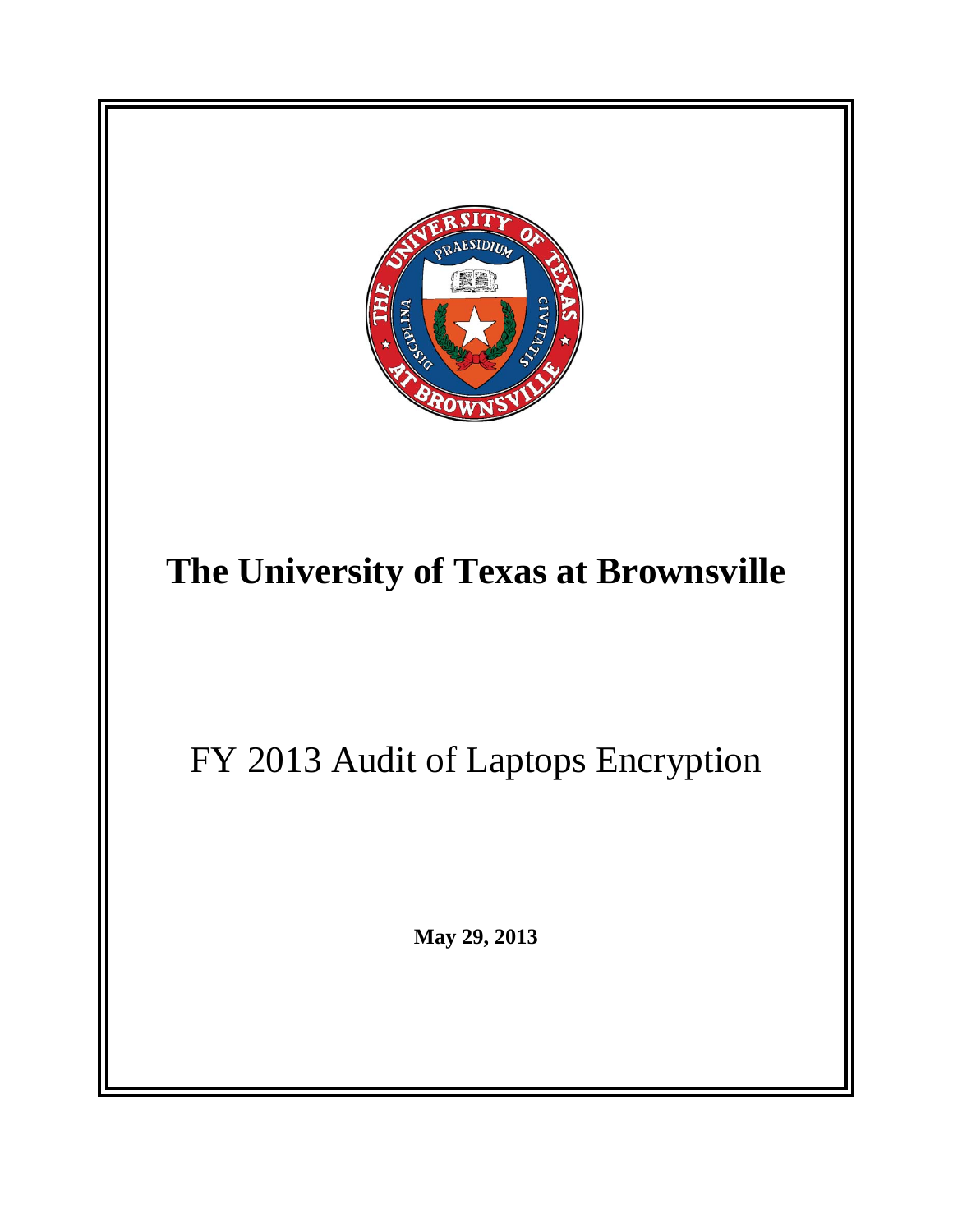

*Norma L. Ramos, CIA, CGAP Director of Internal Audits*

May 29, 2013

Dr. Juliet V. Garcia, President The University of Texas at Brownsville 80 Fort Brown Brownsville, Texas 78520

Dear Dr. Garcia:

As part of our Audit Plan for fiscal year FY 2013, we completed the **FY 2013 Audit of Laptops Encryption** at The University of Texas at Brownsville. The objectives of this audit were:

- Determine whether laptop inventory at UT Brownsville is complete, accurate, and up-to-date; and
- Determine whether all institutional laptops have been properly encrypted or exempted.

Our examination was conducted in accordance with guidelines set forth in The University of Texas System's Policies UTS 129 and the Institute of Internal Auditors' *International Standards for the Professional Practice of Internal Auditing (Standards)*. The *Standards* set criteria for internal audit departments in the areas of independence, professional proficiency, scope and performance of audit work, and management of internal auditing department. UTS 129 requires that we adhere to the *Standards.* 

The recommendations in this report represent, in our judgment, those most likely to provide a greater likelihood that management's objectives are achieved. The recommendations differ in such aspects as difficulty of implementation, urgency, visibility of benefits, and required investments in facilities and equipment, or additional personnel. The varying nature of the recommendations, their implementation costs, and their potential impact on operations should be considered in reaching your decision regarding courses of action.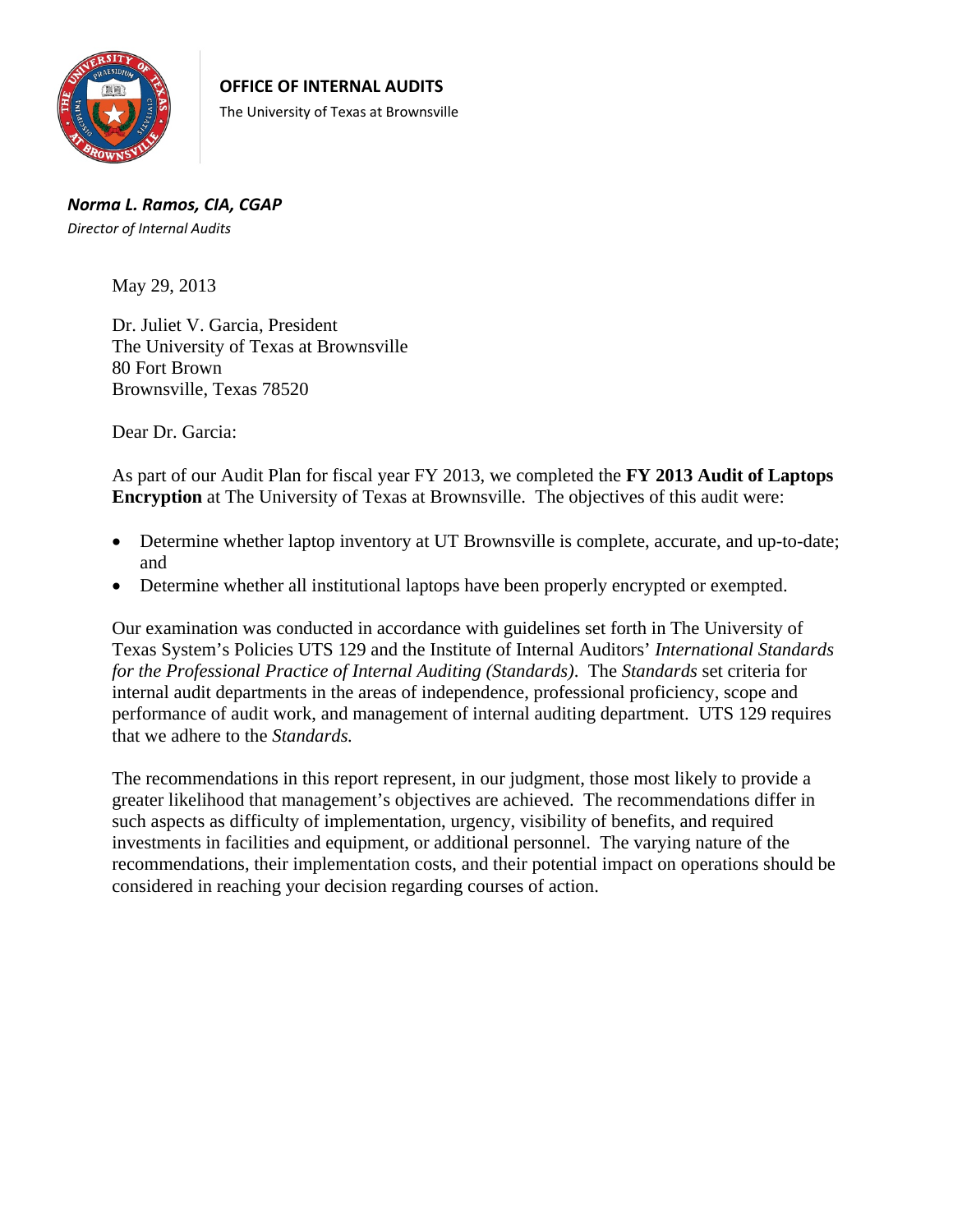We appreciate the assistance provided by UTB's management and other personnel. We hope the information and analyses presented in our report are helpful.

Sincerely,

Norma L. Ramos

Norma L. Ramos, CIA, CGAP Director of Internal Audits

cc: *The University of Texas at Brownsville* 

Dr. Alan F. J. Artibise, Provost and Vice President for Academic Affairs

Ms. Rosemary Martinez, CPA, Vice President for Business Affairs

Dr. Hilda Silva, Vice President for Student Affairs

Dr. Silva Leal, Vice President for Enrollment Management

Mr. Irvine W. Downing, Vice President for Institutional Advancement and

Vice President for Economic Development and Community Services

Dr. Luis Colom, Vice President for Research

Dr. Clair Goldsmith, Vice President for Information Technology Services and Chief Information Officer

Dr. Marilyn Woods, Executive Assistant to the President

*UT System Administration*

Dr. Pedro Reyes, Executive Vice Chancellor for Academic Affairs, *Ad Interim*  Mr. Michael Peppers, Chief Audit Executive, UT System Audit Office Ms. Paige Buechley, Assistant Director, UT System Audit Office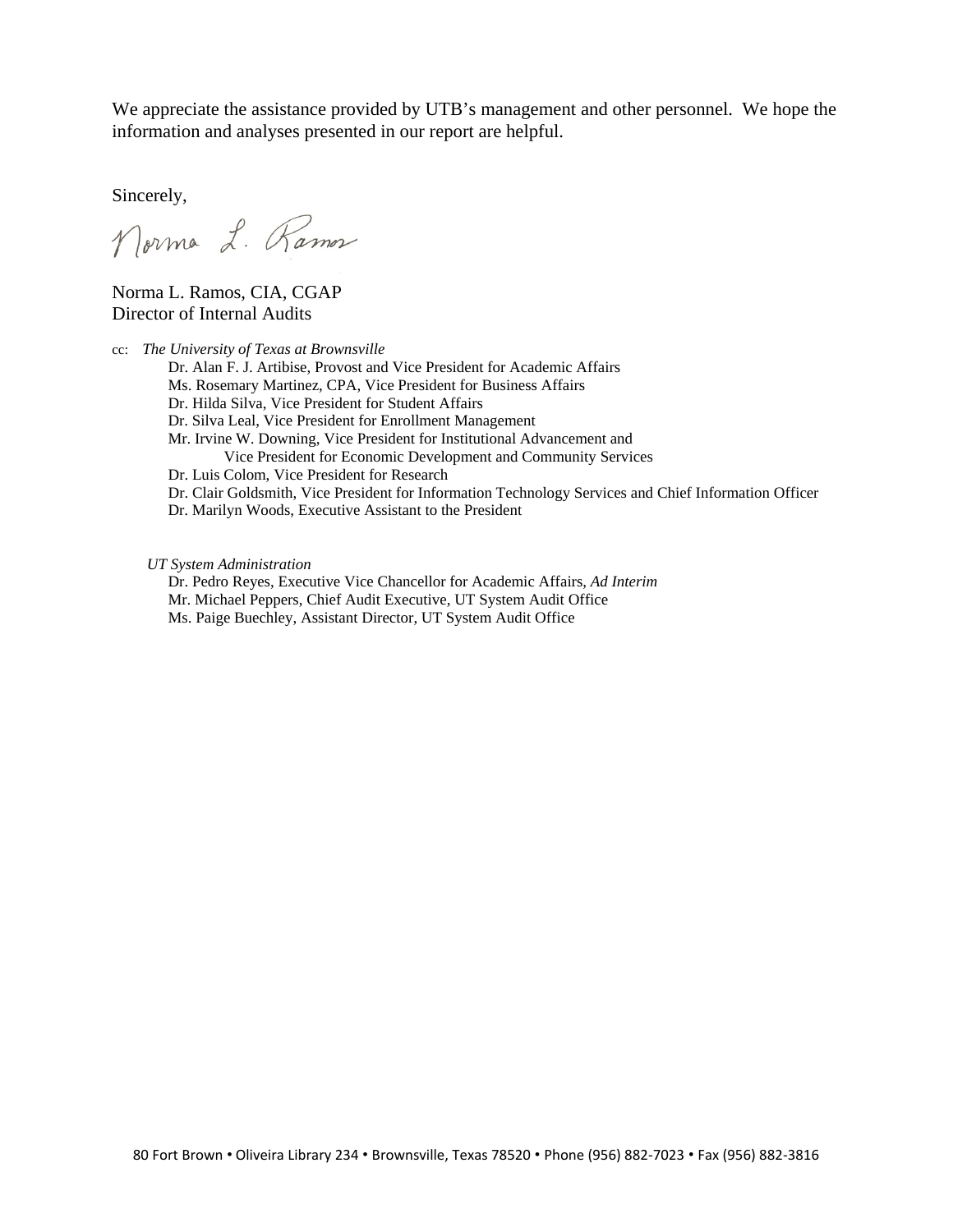

## **Table of Contents**

| Audit Results ______________                                                                               | 6  |
|------------------------------------------------------------------------------------------------------------|----|
| Conclusion __<br>the control of the control of the control of the control of the control of the control of | 10 |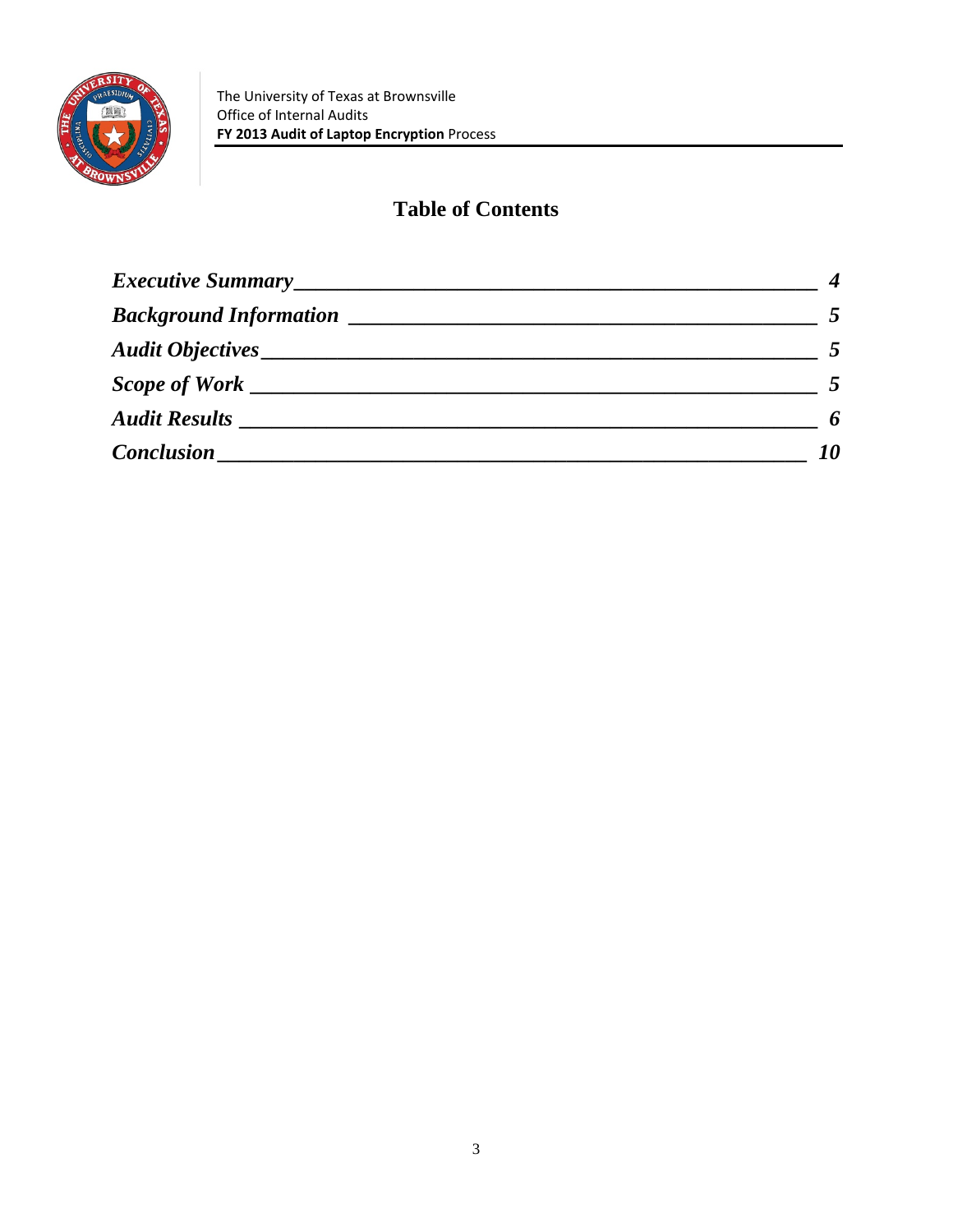

# *Executive Summary*

The FY 2013 approved audit plan included the FY 2013 Audit of Laptops Encryption. Since 2007, UT System has experienced several incidents of lost or stolen laptops containing confidential or sensitive data. As a result, the Executive Vice Chancellors (EVC's) in Health Affairs and Academic Affairs issued a memo to each institutional president, which required all institutions to report their current state of laptop encryption and their plan to encrypt all laptops.

The objectives of the audit were to:

- Determine whether laptop inventory at UT Brownsville is complete, accurate, and up-to-date; and
- Determine whether all institutional laptops have been properly encrypted or exempted.

We made observations and recommendations over the following areas:

- Discrepancies between Accounting and Finance Inventory List and User Support Services-ITS SharePoint lists
- Laptops not encrypted
- Violation of Security Procedures Bulletin 1- "using products and/or methods approved by the Entity's Chief Information Security Officer"
- Refusal of encryption mandate by user

We concluded that the laptop inventory at UT Brownsville is not complete, accurate, and up-todate due to the discrepancies between the Accounting and Finance Inventory List and the ITS Sharepoint List. In addition, not all institutional laptops have been properly encrypted or exempted in accordance with the UT System Encryption requirement. Failure to properly encrypt laptops could expose sensitive University data and could lead to costly remediation efforts and negative publicity.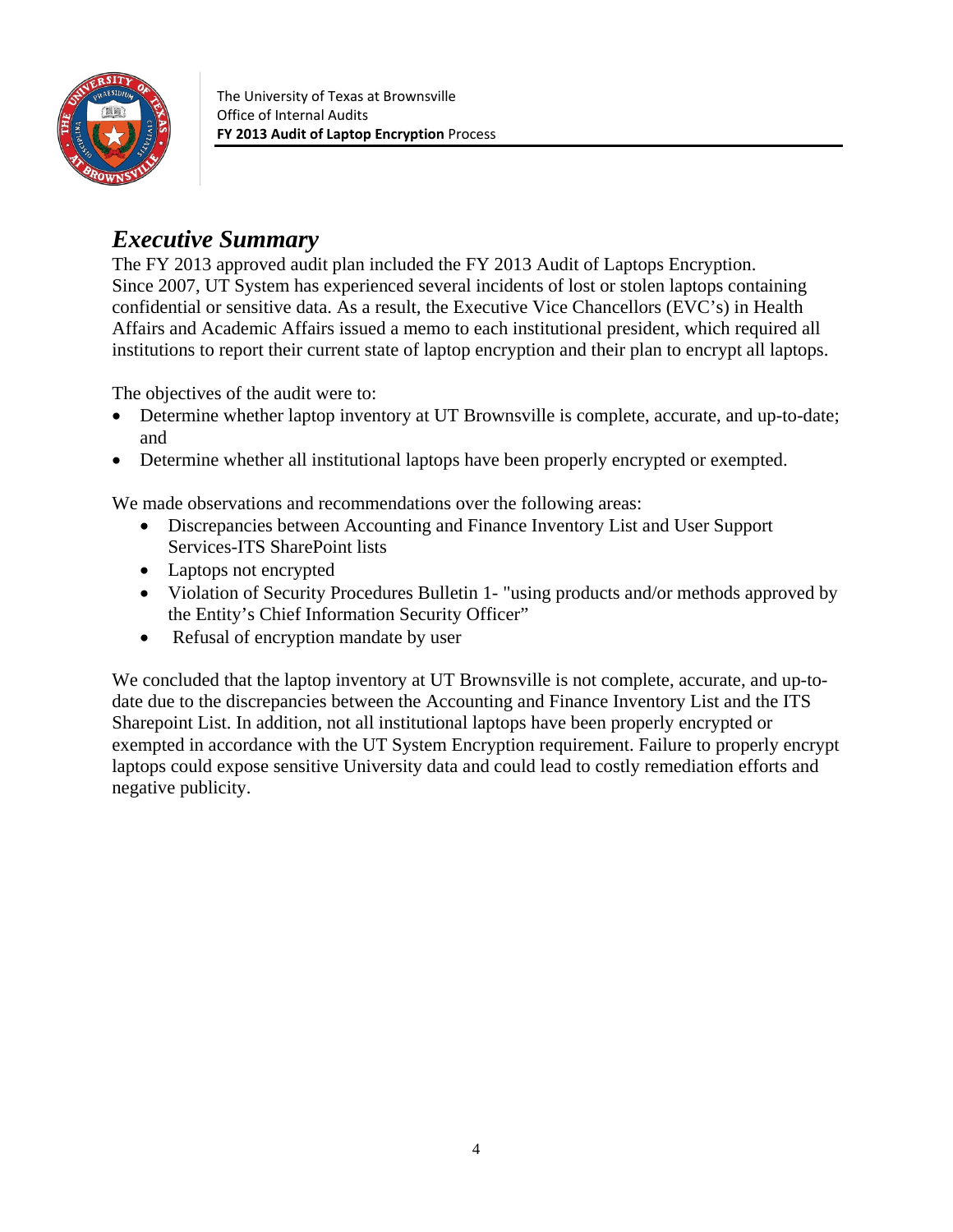

The University of Texas at Brownsville Office of Internal Audits **FY 2013 Audit of Laptop Encryption** Process

# *Background Information*

In 2007, The University of Texas System (Administration) issued a bulletin, "Encryption Practices for Storage of Confidential University Data on Portable and Non-University Owned Computing Devices (SPB-1)," which lays out the basic expectations and requirements for the encryption of laptop computers at UT System. However, in 2007 no single solution was available to encrypt all laptop platforms and many institutions did not readily adopt a solution. Since 2007, UT System has experienced several incidents of lost or stolen laptops containing confidential or sensitive data. As a result, the Executive Vice Chancellors (EVC's) in Health Affairs and Academic Affairs issued a memo to each institutional president, which required all institutions to report their current state of laptop encryption and their plan to encrypt all laptops. The memo required each institution to report this information by July 1, 2012.

For FY 2013, the System Audit office asked each institution to include audit plan hours to report on the status of encryption at their institution.

## *Audit Objectives*

The objectives of the audit were to:

- Determine whether laptop inventory at your UT Brownsville is complete, accurate, and upto-date; and
- Determine whether all institutional laptops have been properly encrypted or exempted.

# *Scope of Work*

All institutional laptop computers (including personal computers that faculty or staff may use to conduct **any** university business), and policies and procedures related to laptop encryption process at UTB. We did not include any desktop computers in our scope.

Our examination was conducted in accordance with guidelines set forth in The University of Texas System's Policies UTS 129 and the Institute of Internal Auditors' *International Standards for the Professional Practice of Internal Auditing (Standards)*. The *Standards* set criteria for internal audit departments in the areas of independence, professional proficiency, scope and performance of audit work, and management of internal auditing department. UTS 129 requires that we adhere to the *Standards.*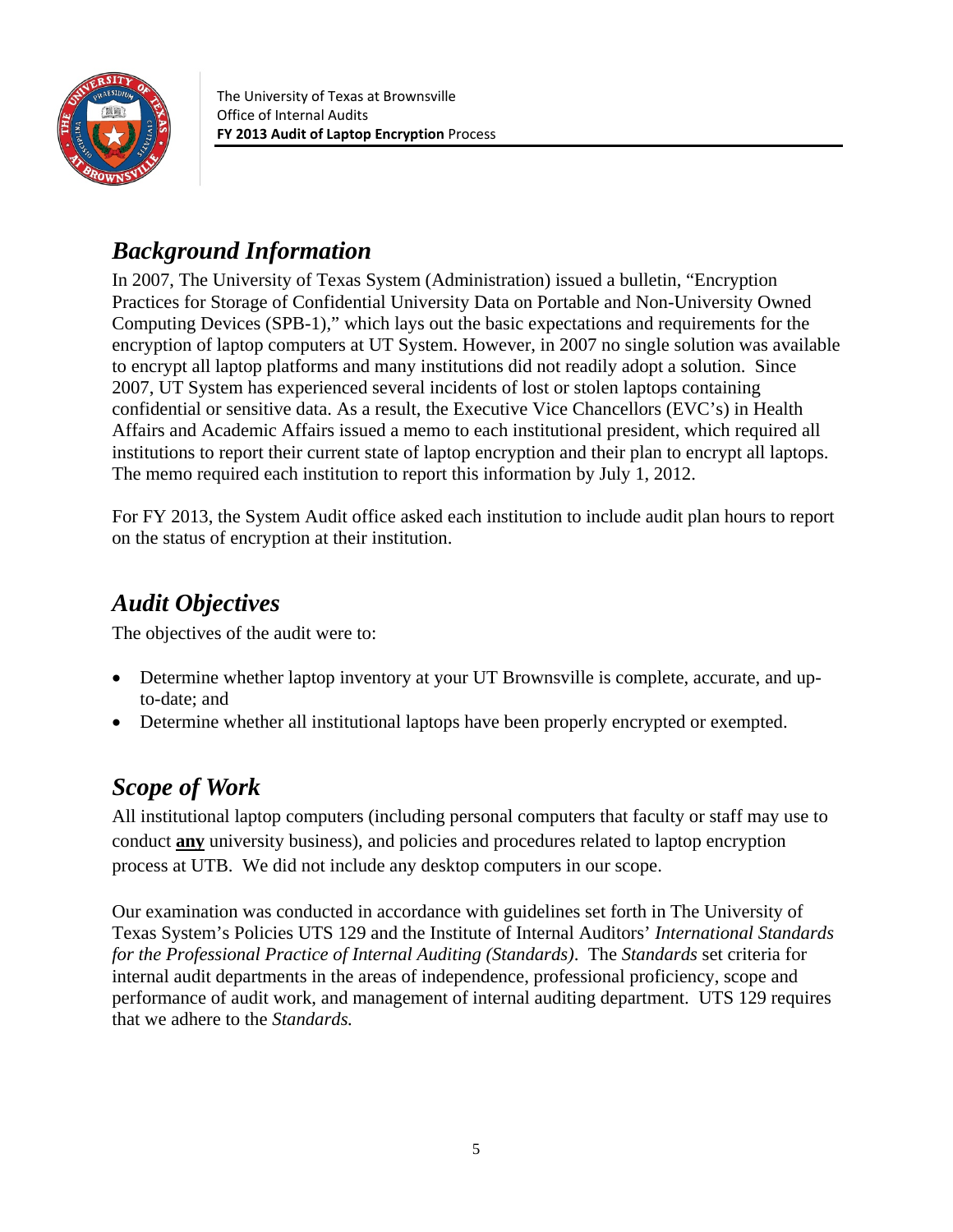

# *Audit Results*

The Office of Information Security is responsible for coordinating and verifying the encryption of laptops at the University of Texas at Brownsville. The User Support Services (USS) of the Information Technology Services Division (ITS) is responsible for the actual encryption of university laptops. The process consists of ITS sending communications and collecting laptops from departments, encrypting and logging encryption status, and finally returning laptop to the departments. A SharePoint site is maintained by User Support Services (USS - ITS Division) where all laptops encrypted or pending encryption are logged. In addition, the console (Secure Doc, Safeboot) shows the encryption status for laptops and the last time the laptop logged into the network. Accounting and Finance also maintains an inventory list of assets. Laptops are added to this list when they are purchased.

In addition ITS, Standard Operating Procedure SOP 1.1.1 will be updated to include the new process to order laptops and ensure encryption software is installed before delivering the laptop to end user.

#### *Inventory Lists:*

We compared the laptop inventory lists provided by Accounting and Finance and ITS SharePoint to determine accuracy and completeness of the laptop encryption process.

 Both Accounting and Finance inventory listing and ITS Sharepoint lists contained records for assets that were listed more than once:

 Accounting and Finance - 17 duplicate records ITS - 74 duplicate records.

Discrepancies between Accounting & Finance Inventory List and ITS Sharepoint List:

|         |                   |            |                         |                                        | <i>Discrepancies</i>                   |
|---------|-------------------|------------|-------------------------|----------------------------------------|----------------------------------------|
|         | <b>Per</b><br>A&F | Per<br>ITS | <b>Matched</b><br>by IA | Not listed on<br><b>ITS SharePoint</b> | Listed on ITS but<br>not listed on A&F |
| Laptops | 2.150             | 1.166      | 1.023                   | 1.127                                  | 143                                    |

 $\triangleright$  At the beginning of the encryption process, ITS identified laptops on their original SharePoint list that were already encrypted or in storage. Even though we requested ITS to identify the laptops removed from the original SharePoint list, ITS was not able to produce this list of laptops; therefore, Internal Audit cannot determine if the 1,127 records mentioned above are included in those records removed from their original list.

Reconciliation between the Accounting and Finance Laptop Inventory and ITS SharePoint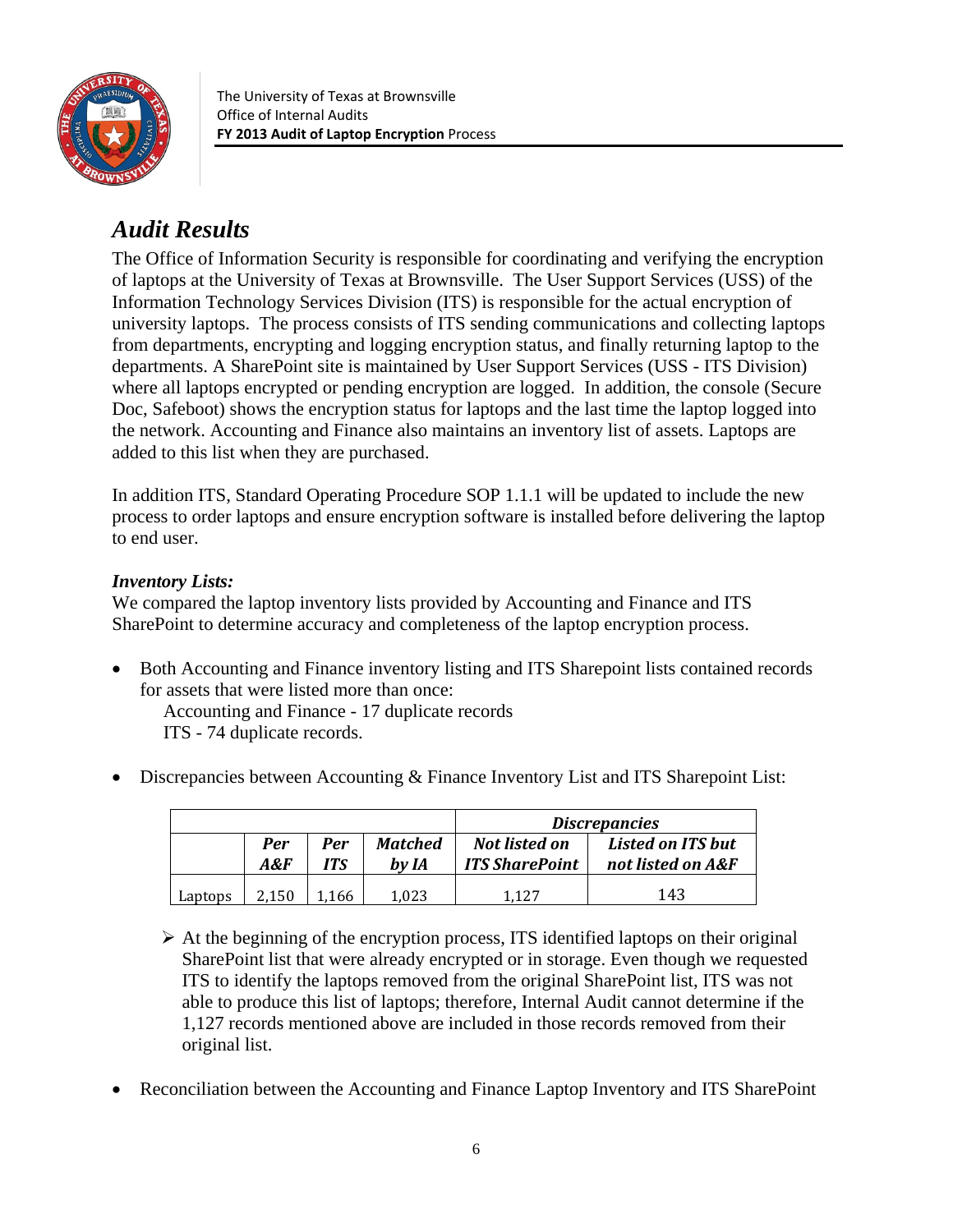

information has not been performed to ensure that all laptops have been properly identified and encrypted.

Recommendation **1:** We recommend that the Information Security Officer (ISO) coordinate with Accounting and Finance and User Support-ITS:

- To work together to reconcile the two asset lists and remove any duplicate records from their lists;
- To determine if the encryption process can be incorporated into the Asset Management module in PeopleSoft to improve efficiency, eliminate redundancy and reduce the possibility of errors by utilizing one asset management application.

**Management's Response:** The maintenance of multiple lists is not an effective solution as a remediation. OIS will consult with Accounting and Finance the official steward of asset inventory at UTB to develop a consolidated solution for recording the encryption status of laptops. The list maintained by ITS is to be considered a work paper to keep track of laptop encryption services and is not to be considered a document of record.

**Implementation Date:** Office of Information Security needs to meet with Accounting  $\&$ Finance to determine the project timeline.

#### *Not able to verify encryption:*

We selected a sample of 62 laptops; 50 (80%) were verified as status reported by ITS, 1 (2%) was reported as encrypted and we noted it was not (see Violation of SPB 1), and we were not able to verify the status of 11 (18%) laptops.

| <b>Encryption Status Per ITS</b>    | <b>Selected</b> | <b>Verified</b> | <b>Not Verified</b> |
|-------------------------------------|-----------------|-----------------|---------------------|
| Encrypted                           | 40              | 36              |                     |
| Missing/Stolen                      |                 |                 |                     |
| <b>Pending Encryption</b>           | 11              |                 |                     |
| Decommissioned/Hard drive destroyed |                 |                 |                     |
| Storage                             |                 |                 |                     |
|                                     |                 |                 |                     |

|              | <b>Encryption Status</b><br>Per ITS | <b>Reason Internal Audit Not Able to Verify Encryption Status</b>                                                         |
|--------------|-------------------------------------|---------------------------------------------------------------------------------------------------------------------------|
|              | Encrypted                           | User has laptop and is currently on FMLA.                                                                                 |
|              | Encrypted                           | Professor is out of state conducting research. Will return in June 2013.                                                  |
| $\mathbf{P}$ | <b>Pending Encryption</b>           | Department loaned out to ex-student. Messages left to return laptop. Laptop<br>not returned at the end of audit fieldwork |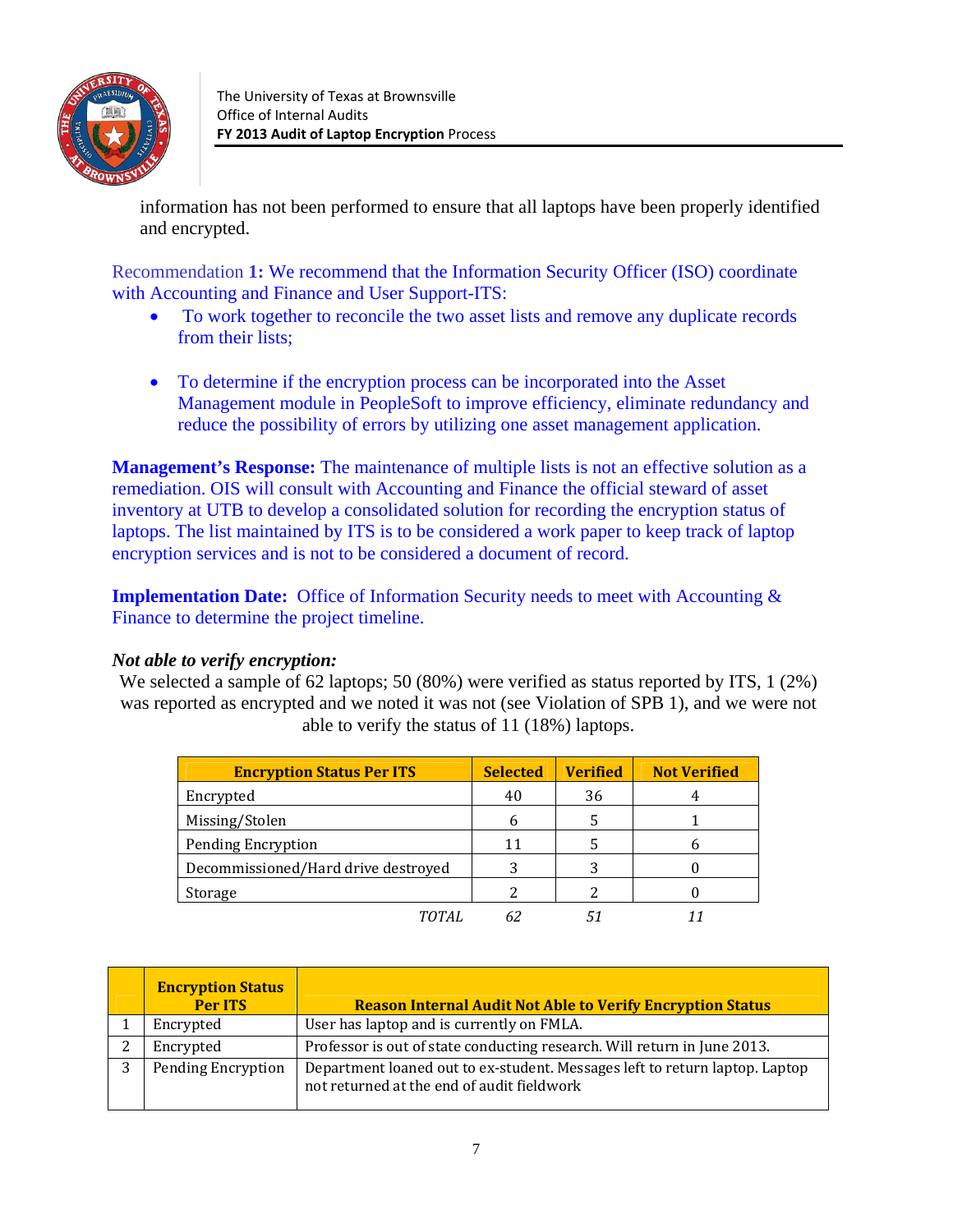

The University of Texas at Brownsville Office of Internal Audits **FY 2013 Audit of Laptop Encryption** Process

| 4  | Encrypted                 | Laptop boxed due to recent office move and department unable to identify<br>which box stores laptop. |
|----|---------------------------|------------------------------------------------------------------------------------------------------|
| 5  | Pending Encryption        | Laptop not found - need to file police report                                                        |
| 6  | <b>Pending Encryption</b> | Laptop not found - need to file police report                                                        |
| 7  | Pending Encryption        | Laptop not found - need to file police report                                                        |
| 8  | Encrypted                 | Laptop not found - need to file police report                                                        |
| 9  | Pending Encryption        |                                                                                                      |
| 10 | Reported                  | Laptop not found. Possibly same laptop; only transposition of Tag Numbers                            |
|    | Missing/Stolen per        |                                                                                                      |
|    | Dept.                     |                                                                                                      |
| 11 | Pending Encryption        | Has laptop at home. Has refused to have laptop encrypted.                                            |

At the beginning of this audit, 66 laptops were reported as pending encryption on the ITS inventory list, of which we selected 11 laptops for verification; however, we requested an updated status at the end of fieldwork to determine if these laptops were encrypted. Of the 66 laptops initially reported by ITS as not encrypted:

- 1 laptop selected in our sample the user refuses to encrypt the laptop
- 5 laptops selected in our sample are in the process of getting encrypted
- 4 laptops selected in our sample have not been found and departments will file police reports
- 1 laptop selected in our sample is loaned out to a student
- 5 laptops not in our sample have Police Report 1302-00156 dated 5/6/2013
- 50 laptops are still pending encryption at the end of audit fieldwork:

| <b>Academic Affairs</b>     |  |
|-----------------------------|--|
| Provost                     |  |
| Research                    |  |
| <b>Economic Development</b> |  |

#### See **Recommendation 3** in this report.

#### *Violation of Security Procedures Bulletin 1:*

One laptop reported as encrypted on August 10, 2012 was selected for verification. Auditor asked user to reboot his laptop and noticed the encryption software used by the institution was not installed on the laptop. When asked about the different encryption software, the user indicated the laptop has a UNIX operating system and he had personally installed the encryption software. SecureDoc is the encryption software used by the institution that supports both Windows and UNIX/Linux operating systems.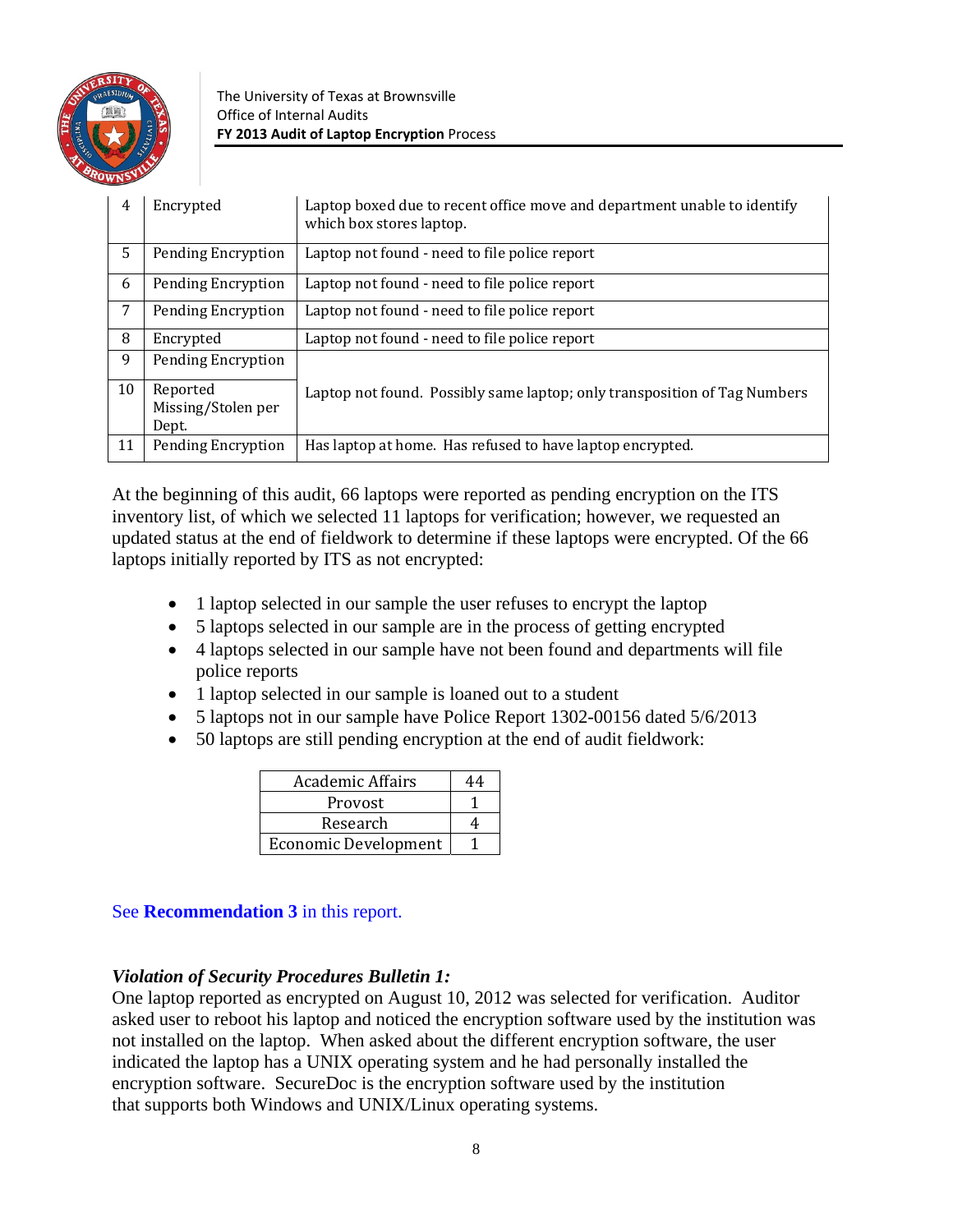

The user did not request an exemption or authorization to remove the encryption software installed by the institution, nor was he allowed to install unauthorized encryption software for UNIX/Linux.

The user violated Security Procedures Bulletin (SPB) 1, which states encryption should be installed "using products and/or methods approved by the Entity's Chief Information Security Officer (CISO or ISO)."

**Recommendation 2:** We recommend the Information Security Officer coordinate with USS-ITS to ensure that user's laptop is re-encrypted with software authorized by the Information Security Officer.

**Management's Response:** Office of Information Security will contact the user and coordinate with USS-ITS the re-encryption of the laptop with approved encryption software. All measures will be taken to accommodate the user's needs where compliance can be possible**.** 

**Implementation Date: :** July 1, 2013

See **Recommendation 3** in this report.

#### *Violation of Encryption Mandate:*

For one laptop in our sample listed as pending encryption, we contacted the user to verify the laptop encryption status. The user stated he had his laptop at home, it was not encrypted, and would not bring it to get encrypted because encryption would interfere with his laptop's dual boot system (Windows and Linux operating systems). We informed the user about the need and importance of encrypting his laptop. He had been denied an exemption from UT System and was presented with the available solutions offered by the institution, which other UNIX/Linux users had accepted. The user still refused to have the laptop encrypted.

The user is in violation of the requirement to encrypt all University laptops, stated on the memorandum from the Executive Vice Chancellor of Academic Affairs dated June 20, 2012.

**Recommendation 3***:* We recommend the Provost/VPAA evaluate the course of action to enforce information security mandates, polices, and procedures, and take appropriate disciplinary action in accordance with UTB HOP and Regents' *Rules and Regulations*.

**Management's Response:** The Office of the Provost and VPAA concurs with the recommendation. The Provost and VPAA will coordinate with the Office of Human Resources and the Office of General Counsel to insure that all information security mandates, policies and procedures are applied.